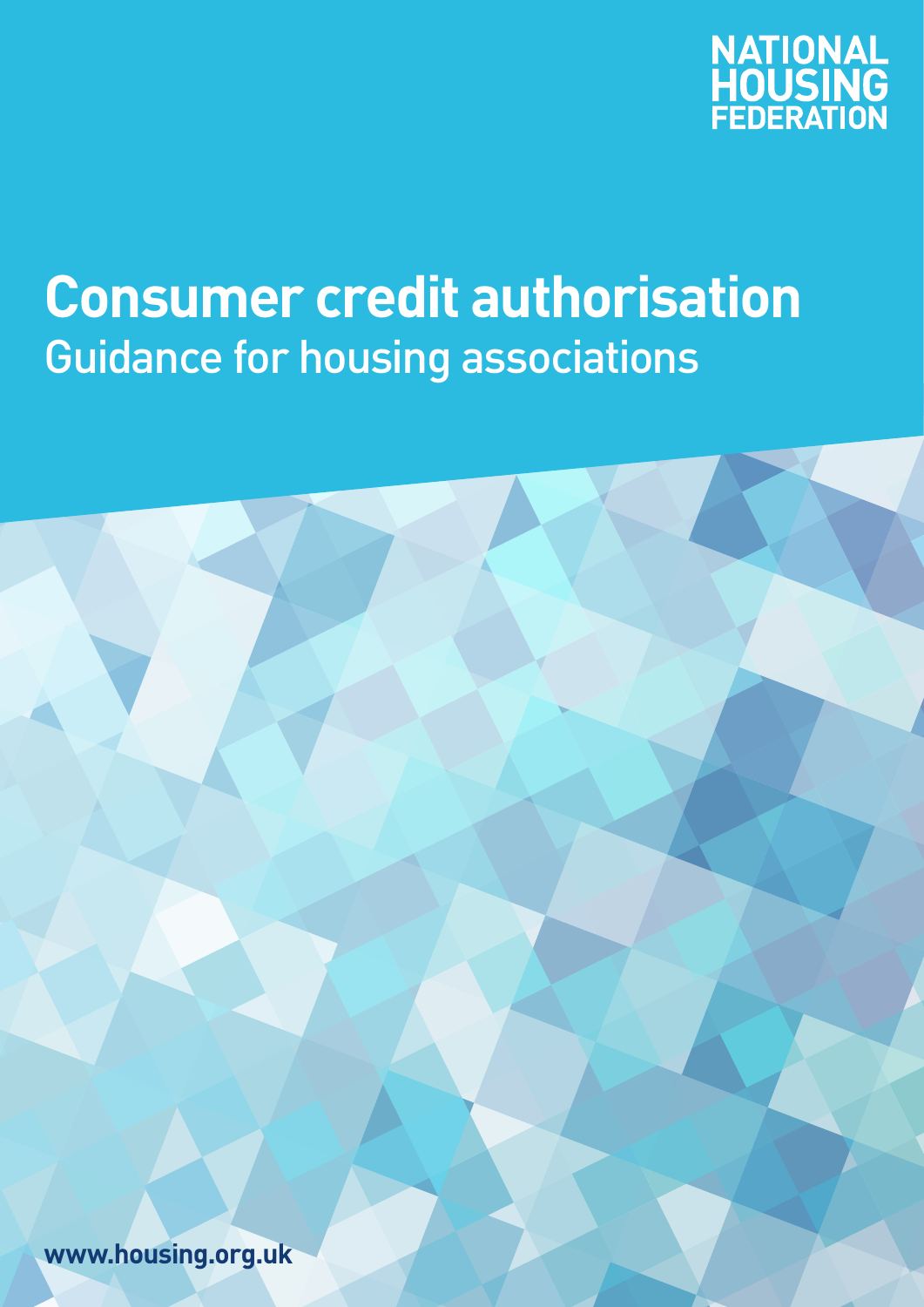# **Contents**

| <b>Introduction</b>                                  | 3  |
|------------------------------------------------------|----|
|                                                      |    |
| <b>When is authorisation required?</b>               |    |
|                                                      |    |
| <b>Activities requiring authorisation</b>            | 6  |
|                                                      |    |
| <b>Summary of regulated activities</b>               | 11 |
|                                                      |    |
| <b>Threshold conditions and levels of permission</b> | 12 |
|                                                      |    |
| <b>Housing associations: how and when to apply</b>   | 14 |
|                                                      |    |
| <b>Compliance</b>                                    | 16 |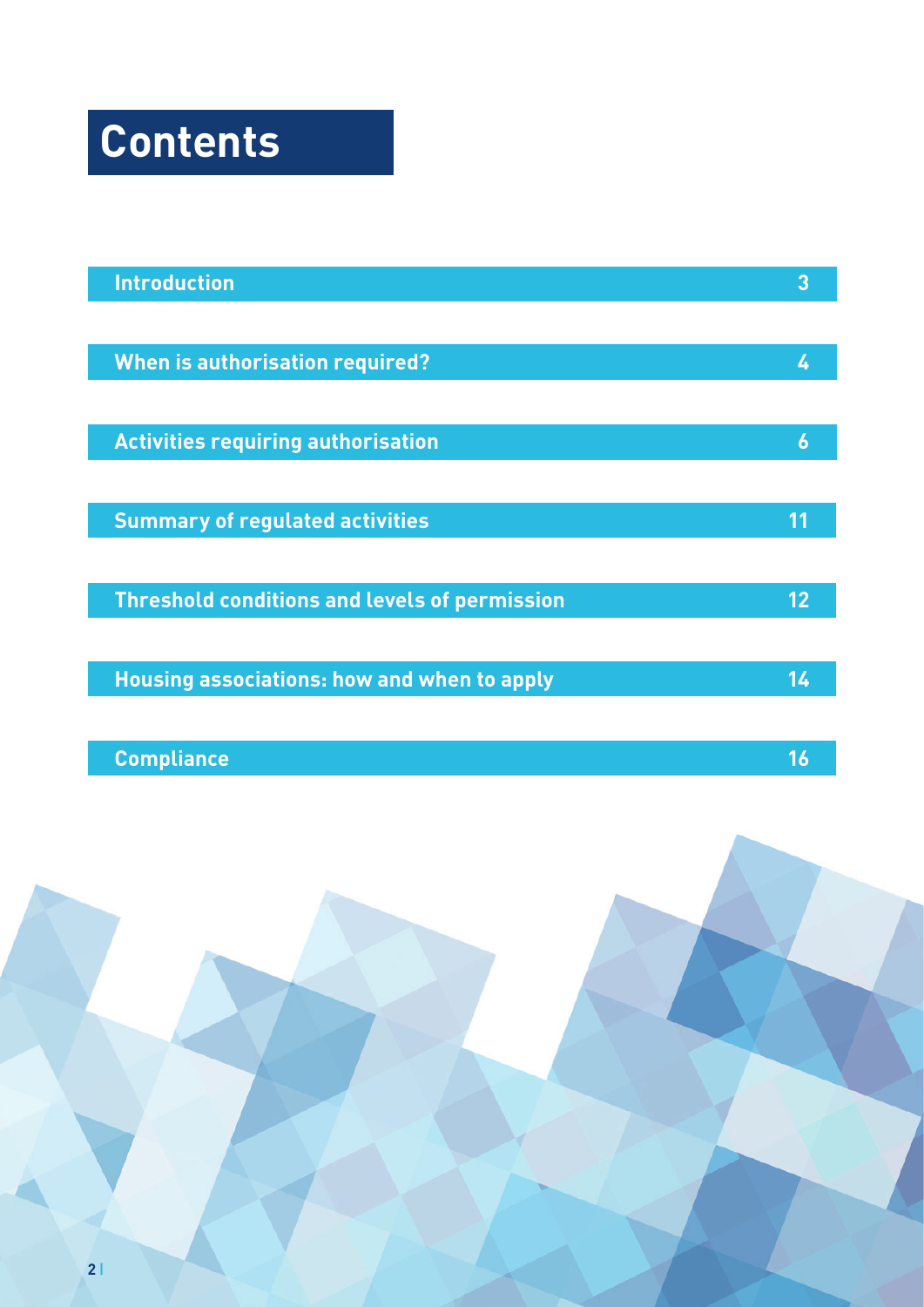### <span id="page-2-0"></span>**Introduction**

**This guidance is an update of the 2014 version produced by the National Housing Federation. It has been revised primarily to take account of the effect that the Mortgage Credit Directive Order 2015 (which transposes the EU's Mortgage Credit Directive into UK law) has on secured lending by housing associations and to reflect current Financial Conduct Authority (FCA) requirements.**

The aim of this guidance is to assist housing associations both in applying the legislation to their businesses and in understanding how and when to get authorised for their consumer credit/FCA regulated activities, where appropriate. To achieve this it clearly outlines when and what type of authorisation is required, and gives practical advice in relation to the application process and ongoing compliance matters.

It is important that each housing association ensures their authorisation covers every activity that is regulated. In order to do this, associations will need to keep the activities that they are engaged in under constant review.

The consumer credit regime has a wider impact on the business carried out by housing associations than many realise. Failure to comply with the relevant legislation is a criminal offence. It is therefore vital that housing associations take their obligations under the legislation seriously and assess compliance on a regular basis. It is up to each association to ensure that they take appropriate advice and, where necessary, seek authorisation from the FCA.

#### **Background information**

While large parts of the Consumer Credit Act 1974 remain in force, much of the regulatory regime is now contained in the [FCA handbook's](https://www.handbook.fca.org.uk/handbook/CONC/1/?view=chapter)  [Consumer Credit Sourcebook](https://www.handbook.fca.org.uk/handbook/CONC/1/?view=chapter) known as CONC and in secondary legislation, such as the amended Financial Services and Markets Act 2000 (Regulated Activities) Order 2001 (RAO). This includes activities relating to consumer credit, among which are regulated by the FCA under the Financial Services and Markets Act 2000 (FSMA).

This guidance has been issued by the Federation in consultation with Trowers & Hamlins LLP and Malcolm Waters QC of Radcliffe Chambers. However, you should obtain legal advice on the application of the legislation to the specifics of your business. Housing associations should also consult the [FCA Handbook](https://www.handbook.fca.org.uk) for further details.

In this guidance we have used the generic term 'housing associations' to mean non-profit registered providers under the Housing and Regeneration Act 2008 and, in Wales, registered social landlords under the Housing Act 1998. There are different rules for profit-making registered providers that are referred to where relevant.

This guidance applies to housing associations in England, Wales, Northern Ireland and Scotland.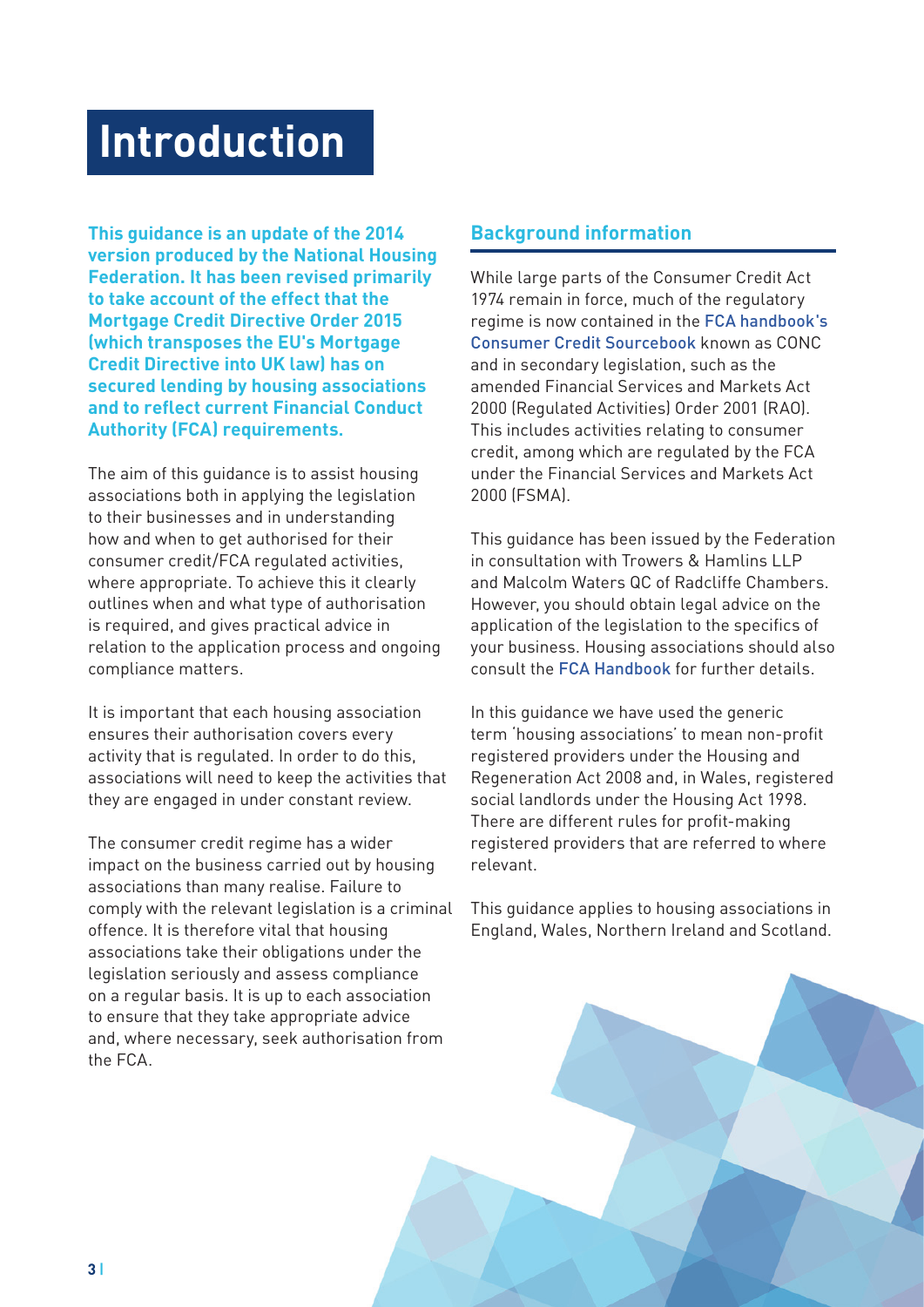## <span id="page-3-0"></span>**When is authorisation required?**

#### **Legislation**

The original legislation imposing the consumer credit regime is the Consumer Credit Act 1974 as amended by the Consumer Credit Act 2006. Parts of this legislation remain in place, but most of the regulation now sits in FSMA, statutory instruments made under FSMA, and in the CONC section of the FCA Handbook.

Firms are also subject to other parts of the handbook, including the Principles for Business (PRIN), and high-level rules such as the General Provisions (GEN) and Senior Management Arrangements, Systems and Controls (SYSC).

The main purpose of the regime is to protect individuals who enter into credit or hire agreements with persons acting by way of business, and the regime applies to the vast majority of such agreements.

As explained below – although there are some exemptions available – agreements, advice and other activities that housing associations provide to customers, tenants and leaseholders are still potentially affected by the regime and should be reviewed to check if they require authorisation.

#### **Authorisation**

Under Section 19 of FSMA, if an organisation is engaging in 'regulated activity' (which includes consumer credit activity) it must be authorised by the FCA to do so unless an exemption applies. Being authorised in this way by the FCA is not the same as being on the FCA register as a Registered Society, Co-operative Society or Community Benefit Society (previously Industrial and Provident Societies).

Being FCA authorised for the purposes of consumer credit means applying for and maintaining a separate FCA authorisation. We explain later in this guidance what needs to be done if FCA authorisation is required.

#### **Credit agreements**

The RAO and FCA Handbook defines a credit agreement as an agreement between an individual (A) and any other person (B) under which B provides A with credit. 'Credit' is widely defined to include cash loans, and any other form of financial accommodation. Credit does not include cash sales.

The scope of the regime is, therefore, wide enough to cover all sorts of credit and financial allowances including, for example, loans secured on land and sales under which the buyer receives a discount for cash (but not including statutory discounts).

It does not matter for the purposes of the RAO whether or not the body carrying out the regulated activity does so for profit or not, though the absence of a profit element may be relevant to whether the body is carrying on the activity by way of business.

Generally, therefore, any activity that a housing association carries out that involves the association entering into an agreement for the provision of credit or financial accommodation to an individual is a credit agreement. This does not mean that providing the agreement will always require the housing association to be authorised, because there may be exemptions that apply to the activity. These are considered in the next section of this guidance.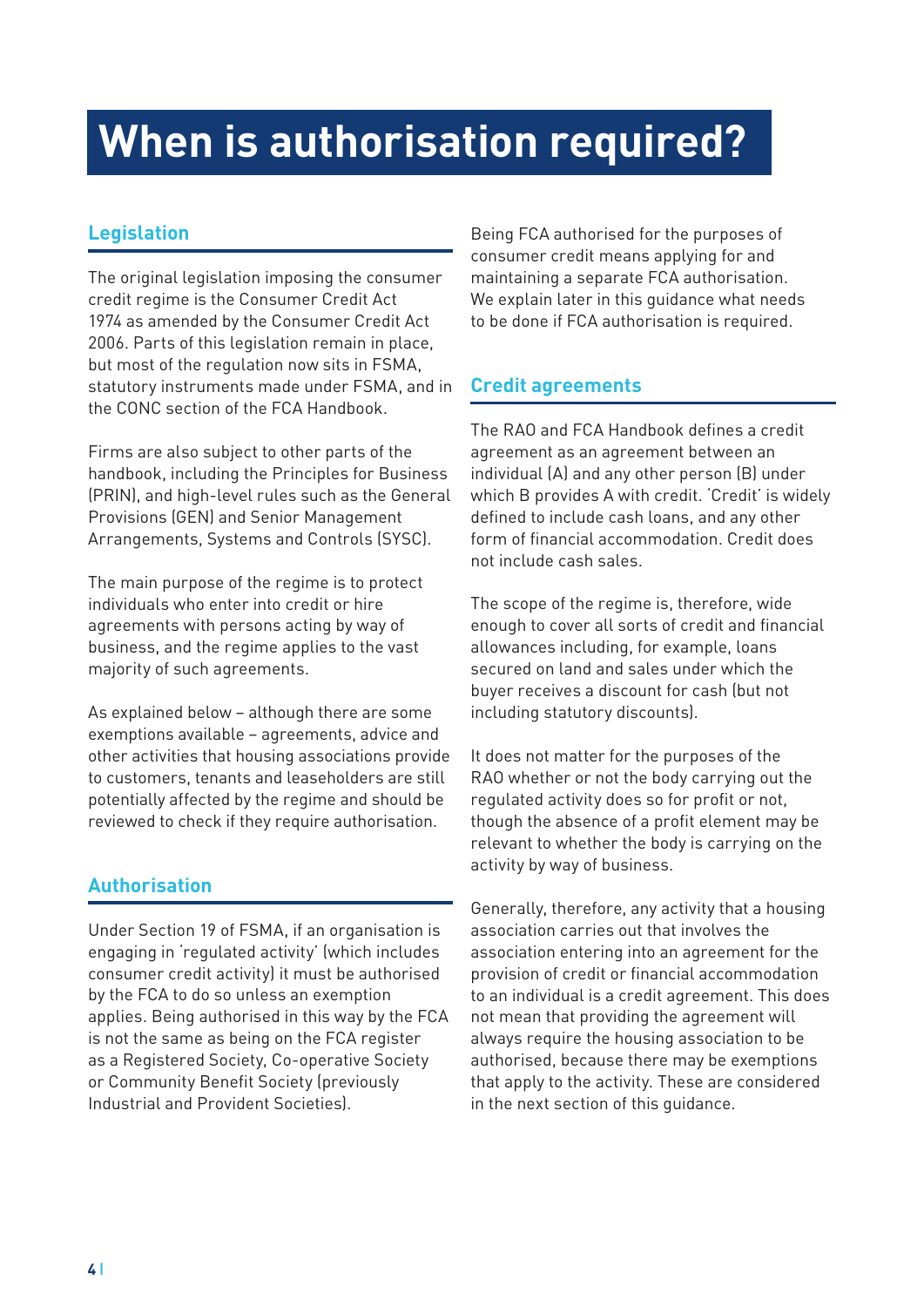#### **Other regulated activities**

It is important for housing associations to be aware that the consumer credit regime does not just apply to loans and other forms of financial accommodation. The scope of other activities requiring authorisation is much wider than most associations may expect.

Other activities that are subject to consumer credit regulation include:

- credit broking
- debt adjusting
- debt counselling
- debt collecting
- debt administration
- regulated consumer hire agreements
- credit information services

Further information on examples of activities that will require authorisation are set out in the next section of this guidance.

#### **Exemptions**

There are some exemptions to the application of the consumer credit regime. Many are considered in the relevant sections in this guidance but housing associations may need to take legal advice, as the application of such exemptions will depend on the specific circumstances and the legislation governing exemptions is subject to change.

#### **Penalties**

It is a criminal offence for a person to engage in any activity for which FCA authorisation is required when they have no authorisation from the FCA. As applicants are only authorised to carry out the specific activities they have applied to engage in (when they obtain FCA authorisation), it is also worth remembering that it is still an offence for an authorised person to carry on any other credit-related activities without permission that covers those activities.

Penalties can include fines and prison sentences. It is, therefore, very important that housing associations audit their business activities carefully to establish whether authorisation is required and, if it is, obtain the correct form of authorisation covering all the relevant activities.

It is also worth noting that any agreement that is made in the course of carrying on a regulated activity without the appropriate authorisation is potentially unenforceable. This puts housing associations at risk of losing the ability to recover monies owed to them under agreements entered into in such circumstances.

Separately from that, regulated agreements that are not correctly processed and documented in accordance with the Consumer Credit Act may also be unenforceable without a court order.

#### **Second charge lending**

Now that the EU Mortgage Credit Directive has been enshrined in UK law, second charges – including equity mortgages – are subject to regulation under the FCA's Mortgage Code of Business (MCOB) unless an exemption applies.

Housing associations should obtain legal advice on any equity mortgage or secured lending schemes and keep the second charge lending arrangements under review.

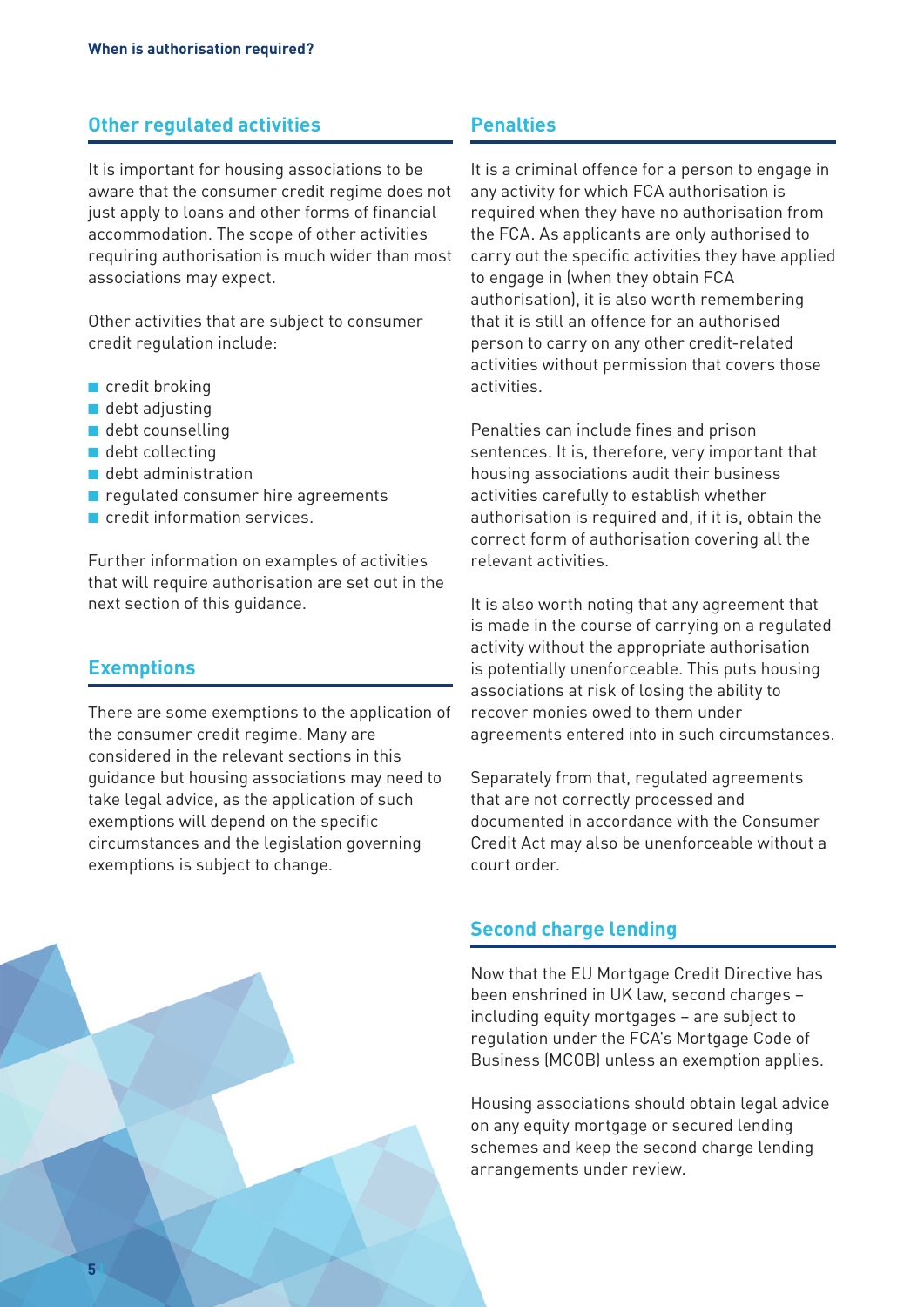## <span id="page-5-0"></span>**Activities requiring authorisation**

**There are a number of different activities that are regulated under the FCA consumer credit regime. Housing associations should carefully consider the type of business they are engaged in and the nature of that business.** 

This section summarises the usual types of activity associations may be involved in. There is a [table of activities set out at the end of this](#page-10-0)  [section for ease of reference](#page-10-0). When applying for authorisation you will need to ensure that you apply for permission to carry on the correct activities.

Housing associations must be aware that this guidance does not contain a definitive list of regulated activities. In particular, there are specialist financial models such as collective investment schemes and insurance-related activities that are potentially regulated and are outside the scope of this guidance. The guidance does not cover other regulated activities such as regulated mortgage contracts. You will therefore need to obtain specialist advice on any first charge mortgages of a borrower's home as entering into such mortgages is a different kind of regulated activity.

Only each association will know the detail of the type of activities engaged in and you must ensure that the nature of your business is looked at very carefully. If you are uncertain about whether a particular activity is regulated or not you should obtain legal advice.

The regulation references in this section are to the RAO as amended and are listed as the relevant 'articles' against each heading. The [FCA Perimeter Guidance](https://www.handbook.fca.org.uk/handbook/PERG/) (PERG) also provides further guidance. Specific sections of PERG are referred to in the following paragraphs.

#### **The 'by way of business' test**

**It is important to bear in mind that there are two conditions that must be satisfied before a particular activity will be regulated for these purposes.**

The first is that the activity is of a kind specified in the RAO. If it is, then the second condition is that the association must be carrying on the activity 'by way of business'.

The FCA has given guidance on the 'by way of business' test in PERG 2.3, and housing associations may find it helpful to refer to PERG 2.3.3G in this context (with PERG 2.3.2(3A)G also being relevant to associations carrying on the activities of debt adjusting, debt counselling or providing credit information services).

However, the application of the 'by way of business' test is wide and involves a large element of subjective judgment, and housing associations are recommended to seek advice on the application of the test to the activities that they are involved in.

#### **Entering into a regulated credit agreement as lender (Article 60B(1))**

#### **This activity covers lending money and offering credit, and in some circumstances giving extra time to pay.**

Examples include lending and the giving of other forms of financial accommodation, such as discounts that have to be later repaid (other than as a result of a breach as in, for example, social homebuy leases), service charge loans and/or employee car loans.

Note that authorisation is not required for giving the Right to Buy discount on sale as this is a statutory right. It is also worth noting that informal arrangements with tenants to pay off rent arrears with no additional interest or charges are unlikely to constitute a 'credit agreement'.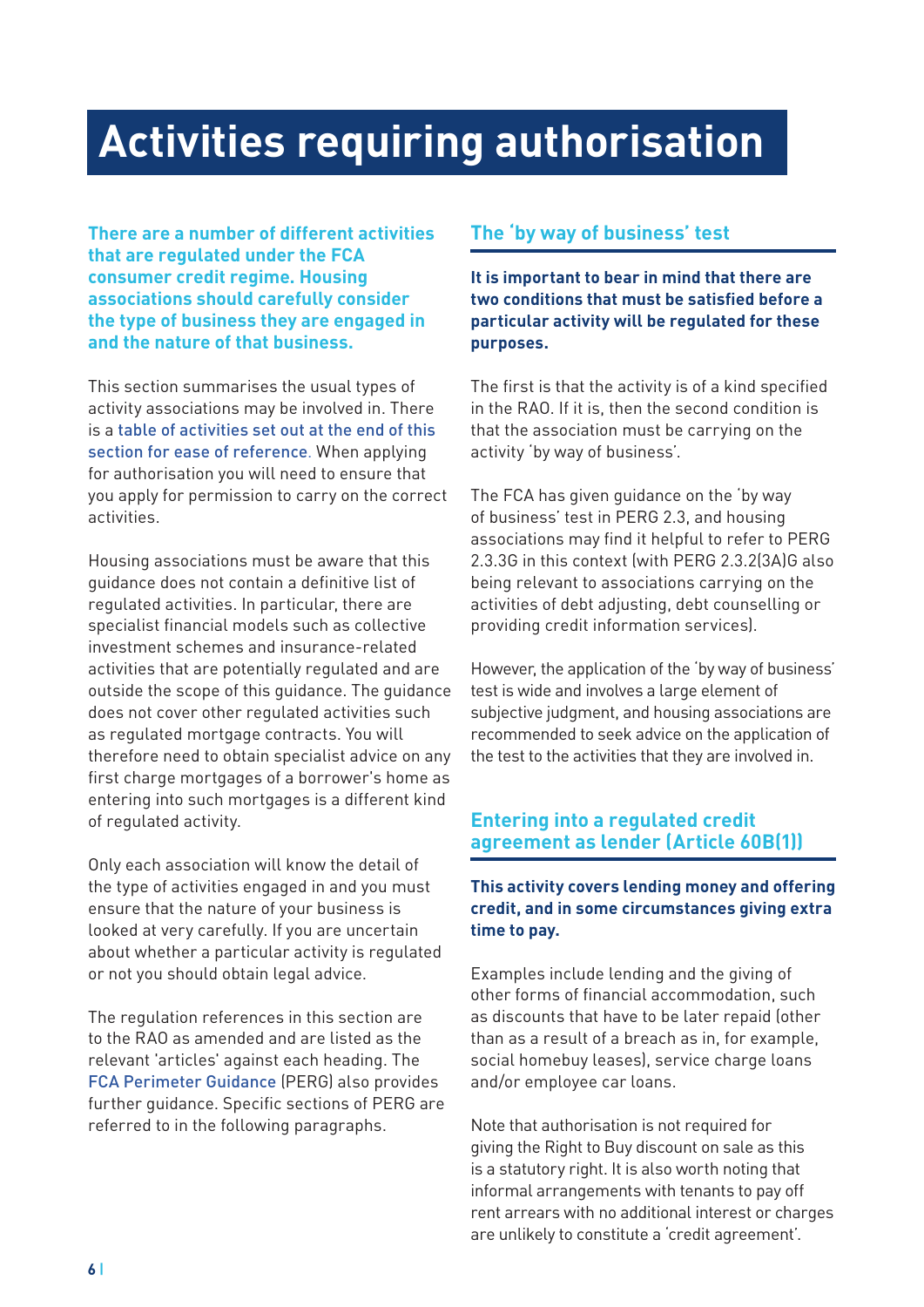There are a number of exemptions that may apply to housing associations offering these sorts of loans, including:

- An exemption that applies to loans offered on an interest-free basis for a term of 12 months or less where the number of repayments totals 12 or less.
- An exemption that will apply to loans that are only offered to a particular class of individual (rather than to the public generally). For this exemption to apply the loan must be either secured or offered to an employee of the lender. Furthermore, the only charge for credit must be interest not exceeding a maximum of 1% above the base rate of certain banks named in the legislation as at the date falling 28 days before the interest is charged.

Other loans that do not fall within these or other available exemptions, and are made by way of business, will trigger a requirement for the relevant housing association to be authorised. Legal advice will need to be sought to ensure that the housing association has correctly interpreted the exemptions as they will need to be applied to each specific loan. One area housing associations frequently engage in potentially regulated lending is in dealing with service charge arrears and payment plans for leaseholders.

The most common form of secured lending provided by housing associations is shared equity second charge mortgages. Until recently, this type of lending when carried out by a registered provider benefited from a specific exemption from consumer credit regulation.

However, since the Mortgage Credit Directive Order 2015 (MCD) came into force, second charge loan agreements entered into after 20 March 2016 have been treated as Regulated Mortgage Contracts and, unless an exemption applies, are regulated by MCOB rather than the consumer credit regime. MCOB's level of regulation and reporting requirements resemble those of high street banks and are considerably more rigorous than their consumer credit equivalents.

The exemptions that may apply are limited. One exemption is for loans under which no interest is payable, but the principal exemption to consider is the 'restricted public loan' exemption. Under this, a loan offered by a housing association will be exempt from MCOB regulation if:

- $\blacksquare$  it is offered to a particular class of borrower and not offered to the public generally (housing associations can usually meet this requirement as the affordability criteria usually applied means that the loan is not offered to the public generally)
- $\blacksquare$  it is provided on terms that are more favourable to the borrower than those prevailing on the market – because it is either interest free, the interest is lower than the market rate, or the terms of the loan are otherwise more favourable (again, housing associations are usually able to satisfy this requirement)
- it is offered under an enactment with a general interest purpose.

The term 'general interest purpose' is transposed directly from the wording of the MCD, which offers no guidance as to what it means. The reference to an 'enactment' clearly requires that there be a statutory basis for the lending and that enactment must have a general interest purpose.

Housing associations are recommended to seek specialist advice in relation to any plans for future second charge lending in order to consider the availability of any exemptions and the regulatory consequence of providing Regulated Mortgage Contracts.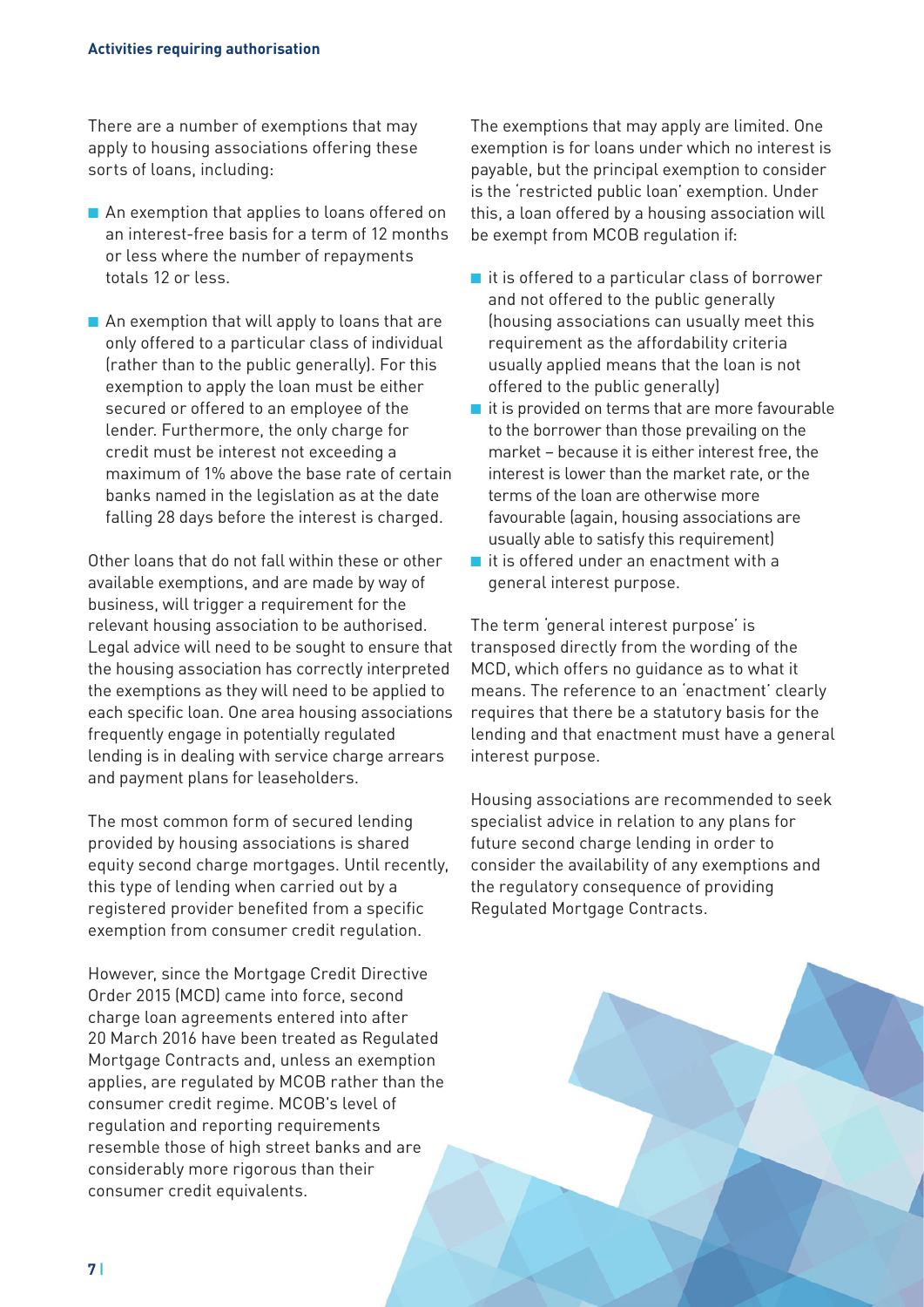To summarise in relation to second charge lending:

- secured loans entered into before 1 April 2014 are regulated under the consumer credit regime, and in order to administer these loans housing associations require FCA authorisation to exercise lender's rights under a regulated credit agreement
- secured loans entered into after 31 March 2014 but before 21 March 2016 are exempt from regulation under both consumer credit and MCOB
- secured loans entered into after 20 March 2016 are subject to MCOB, unless an exemption applies.

#### **Consumer hire business (Article 60N)**

#### **This activity includes hiring out, leasing or renting goods under transactions that are capable of lasting more than three months.**

Please note that hire purchase agreements are not part of this activity, but will be covered by regulation 60B(1) entering into a regulated credit agreement as lender, as set out above, because they provide for the ownership of the goods to pass ultimately to the hirer.

The regime does not regulate leases or tenancies of properties so a furnished property can be hired out without triggering a requirement to be authorised. However, hiring out furniture separately from a tenancy agreement or hiring out alarm equipment for the elderly is consumer hire activity and will potentially require authorisation.

#### **Credit broking (Article 36A)**

**This activity is defined as effecting the introduction of an individual looking for credit to an organisation that provides credit, or to another organisation that will introduce the individual to a provider of credit.** 

Housing associations cannot assume that, if the credit being provided is exempt from regulation, the brokering of that credit is also exempt, because this activity may include brokering an exempt credit agreement. Housing associations should review the sorts of credit broking being carried out and consider taking legal advice on whether it is an activity requiring authorisation.

Passive advertising of other people's credit or hire facilities would not constitute credit broking. However, it is common practice of many housing associations to give individuals either lists of banks and building societies that provide first charge mortgages against shared ownership leases/equity mortgage products, or lists of mortgage advisers. Such activity could constitute credit broking, as could website advertising that includes links to providers of credit.

Under the previous regime, providing details to potential buyers of FCA regulated mortgages for a first charge to purchase a property and/or FCA regulated mortgage advisors was not regulated (unless there was an element of debt consolidation within the mortgage agreement). Discussions with the FCA have indicated that it is their view that these practices are likely to constitute effecting an introduction and therefore would constitute regulated credit broking.

In certain limited situations it is not credit brokerage if the person carrying out the activity does not receive a fee for that activity. However, this only extends to particular forms of credit broking (such as presenting or offering potentially regulated credit agreements) and would not cover some of the more mainstream activities including the making of introductions to lenders or regulated mortgage advisors by housing associations.

Housing associations should be aware that credit broking can take place between group entities, so any broking of credit agreements, such as equity loans, should be carried out in the name of the group entity that will be the ultimate lender or this will potentially trigger a requirement for a credit broking authorisation.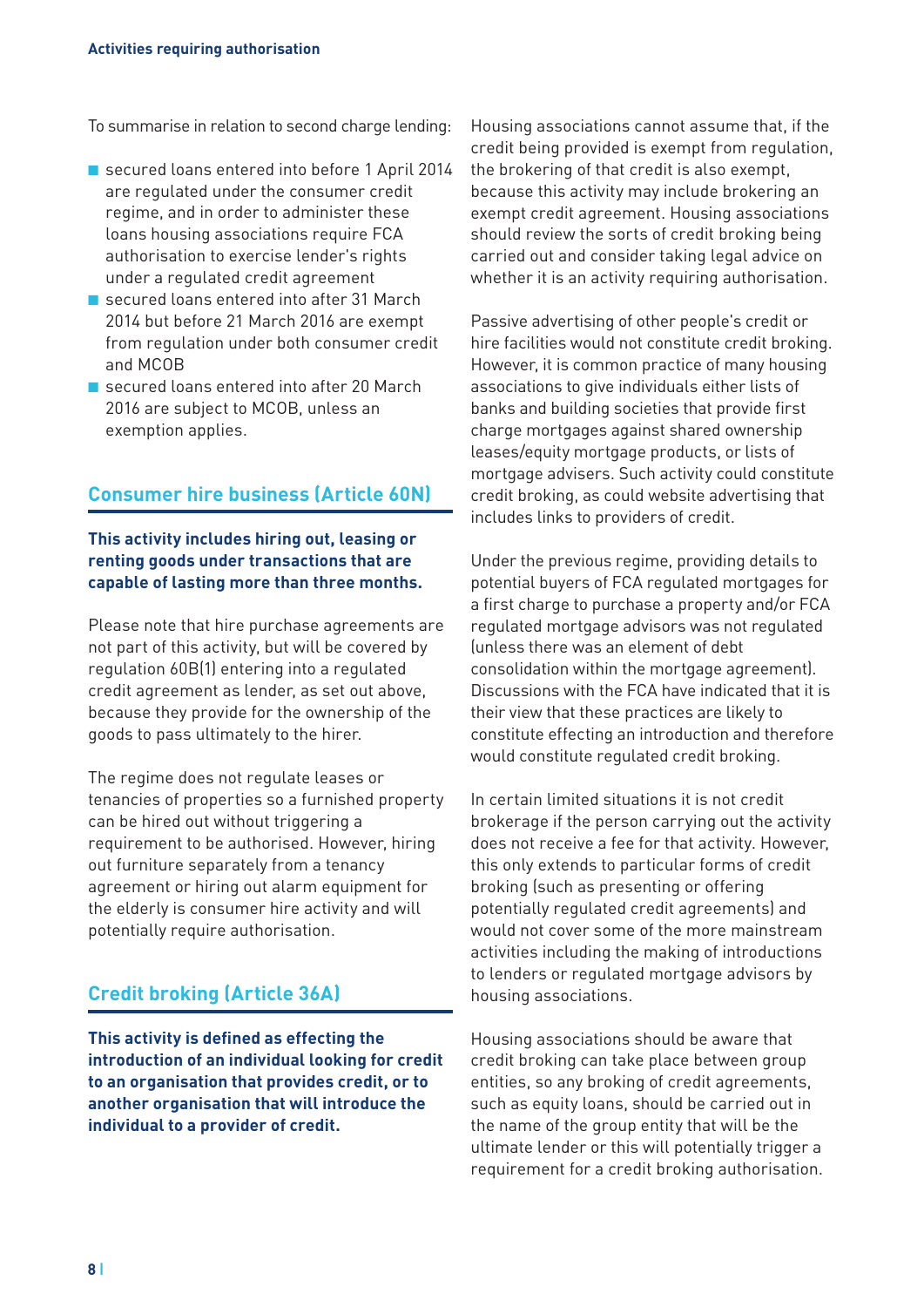#### **Debt adjusting (Article 39D)**

#### **This category covers the taking over of debts or negotiating with the lender on behalf of an individual borrower.**

Housing associations do not usually get involved in taking over an individual's debt but they may (and sometimes without realising it) negotiate with an individual's creditors for the discharge of the individual's debts. Any such negotiation will require authorisation, unless the negotiations relate to the discharge of a first charge mortgage over the individual's home, or the discharge of a debt owed to the association itself.

#### **Debt counselling (Article 39E)**

**This activity applies to the giving of advice to individuals on how to discharge debts that have arisen under a credit agreement or consumer hire arrangement.** 

This is a regulated activity even if the credit or hire agreement is not a regulated agreement, so this would cover exempt agreements. This activity does not include advice on the discharge of first charge mortgages of the individual's home, nor does it include advice on any debt that is owed to the housing association that is providing the advice.

Some housing associations are finding that they are giving ancillary debt counselling advice to individuals who may be in financial difficulty. The activity may not be caught if the 'by way of business test' is not met as outlined above.

#### **Debt collecting (Article 39F)**

**This activity covers the collection of debts under credit agreements or consumer hire agreements, whether or not those agreements are subject to consumer credit regulation.** 

If you are collecting debts that are owed to you, including debts due under tenancies or leases or where the housing association takes over as a landlord of a property, then you do not need to hold appropriate authorisation. You only require authorisation if you are collecting debts on behalf of a third party – for example, collecting debts for another housing association from their borrowers under equity mortgages.

The majority of housing associations do not carry out this sort of activity. If you do then authorisation will be required.

#### **Exercising lender's rights (Article 60B(2))**

**This activity covers the lender exercising, or another person having the right to exercise, a lender's rights under a regulated credit agreement.** 

If the agreement under which it is exercising the rights is exempt, then no authorisation is required to exercise the third party lender's rights. Currently this is most commonly seen in the housing sector, where housing associations are exercising lender's rights in relation to an existing loan book of pre-April 2014 secured loans.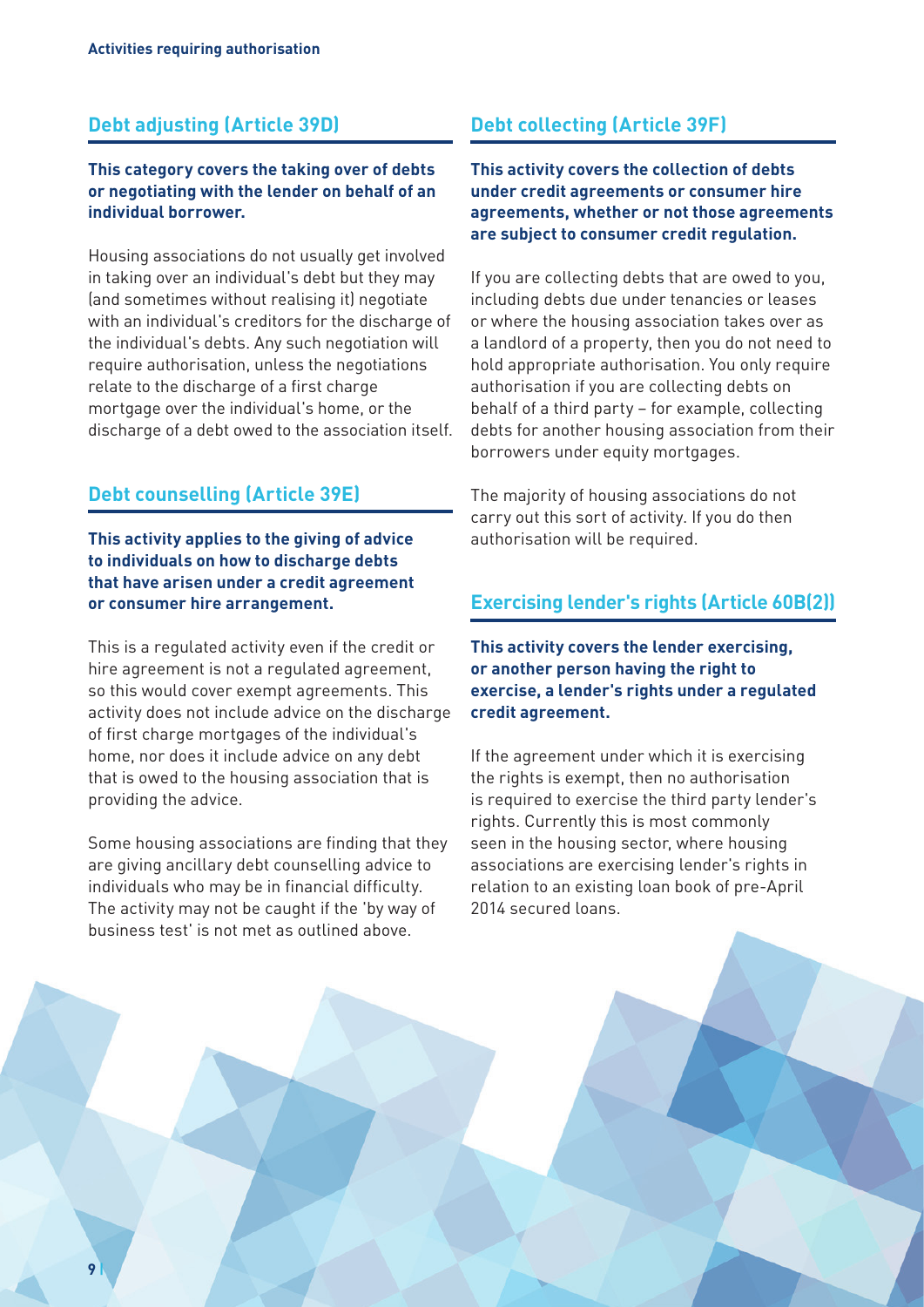#### **Debt administration (Article 39G)**

**This activity covers performing duties under a credit or consumer hire agreement, or exercising rights under such an agreement on behalf of the lender or owner.** 

It should be distinguished from 'exercising lender's rights' (60B(2)) as this activity involves acting on behalf of the lender. Again, most housing associations do not get involved with this sort of activity. If they do get involved then authorisation will be required.

#### **Provision of credit information services (Article 89A)**

**This activity covers the obtaining of information on the financial standing of an individual from a 'credit information agency' (an expression that is widely defined to include, for example, credit brokers and lenders under regulated credit agreements).** 

This category covers carrying out credit checks. It also covers advising individuals on altering their credit rating, altering those credit ratings on an individual's behalf, and restricting the availability of an individual's credit information.

Authorisation is not required if you are running credit checks for your own purposes, so if the check is carried out to inform an organisation's decision of lending money to an individual, this is not a regulated activity. If, however, following an unsuccessful application for lending an organisation provides advice to an individual on how to improve their credit rating, this would be a regulated activity requiring authorisation.

#### **Provision of credit references (Article 89B)**

**This activity covers passing on information about the financial standing of individuals, where the person passing on the information has collected it for that purpose.** 

However, this category only applies where such information is passed on in the course of a business that primarily consists of this kind of activity. If you only give references or collate information based on records of your own dealings with individuals, you will not be a credit reference agency. Similarly, collecting information for the sole purpose of processing an application is not a regulated activity.

Please note that there are specific regulations dealing with credit reference agencies that must be complied with if you require this type of authorisation.

#### **Canvassing**

#### **There is no longer a separate category of licence/authorisation for canvassing on the street or cold calling.**

Instead, if you are intending to carry out this sort of activity in respect of a regulated activity, you need to explain this in your application for authorisation for the relevant activity. You do not need to be regulated to canvass or cold call in respect of any activity or product that is not regulated. The restrictions contained in the Consumer Credit Act 1974 relating to canvassing off trade premises remain.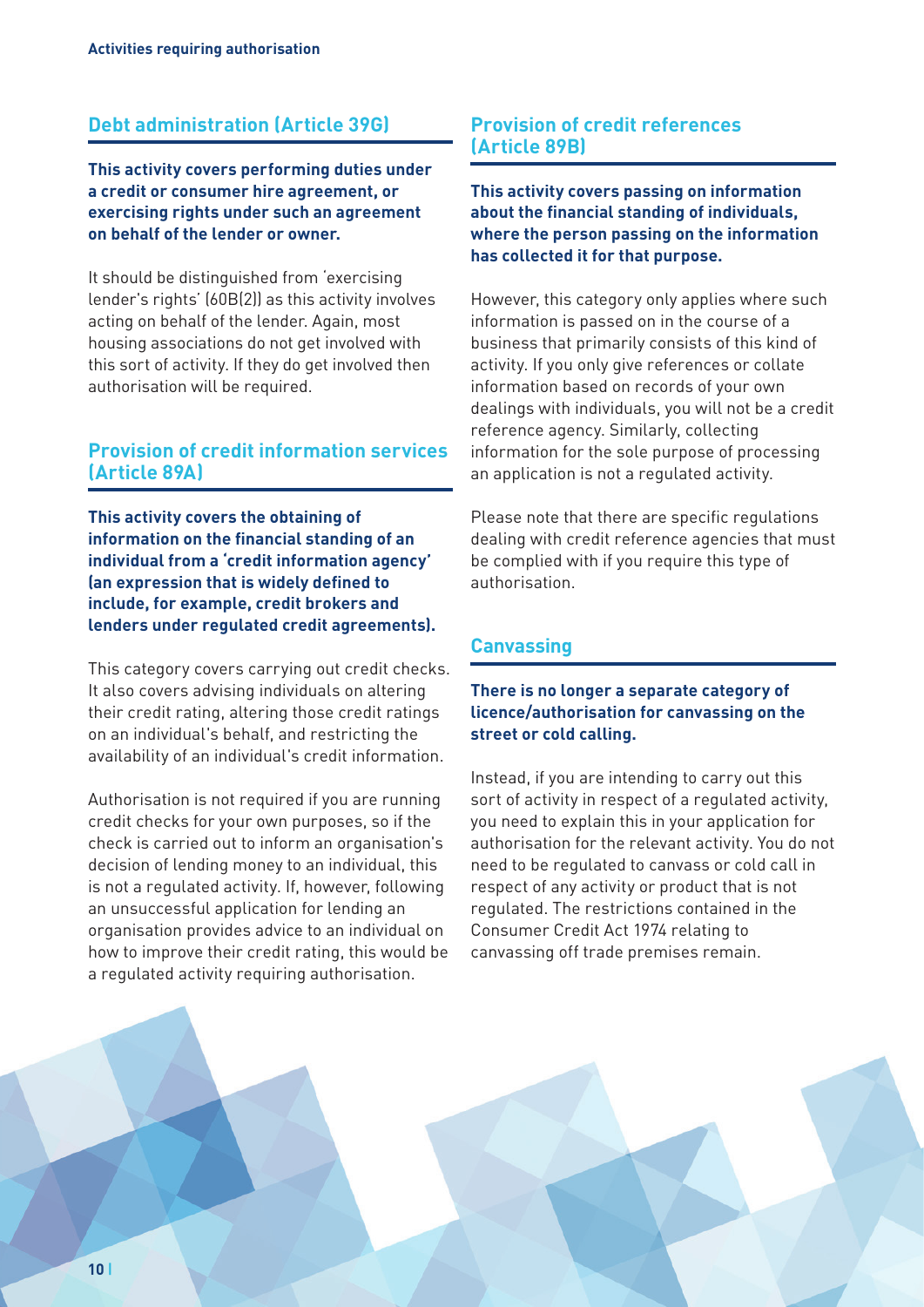## <span id="page-10-0"></span>**Summary of regulated activities**

| <b>Article reference</b> | <b>Summary of activity</b>                                                                                                                                                                                                                  |
|--------------------------|---------------------------------------------------------------------------------------------------------------------------------------------------------------------------------------------------------------------------------------------|
| 60B(1)                   | Acting as lender where an exemption does not apply -<br>examples include most unsecured lending and employee loans<br>with a high interest rate.                                                                                            |
| 60N(1)                   | <b>Consumer hire business</b> - leasing, hiring or renting goods to<br>individuals. This category does not apply to tenancies of furnished<br>properties or to hire purchase arrangements.                                                  |
| <b>36A</b>               | <b>Credit broking</b> - the introduction of individuals to organisations that<br>provide credit or to mortgage advisors (including in both cases FCA<br>regulated individuals or organisations).                                            |
| <b>39D</b>               | <b>Debt adjusting</b> - includes the taking over of debts or negotiations on<br>behalf of debtors.                                                                                                                                          |
| 39E                      | <b>Debt counselling</b> - advice for individuals on how to discharge debts<br>that they have already incurred (excluding first charge mortgages,<br>unless they include some form of debt consolidation).                                   |
| 39F                      | <b>Debt collecting</b> - the collection of debts under regulated or exempt<br>credit agreements on behalf of a third party.                                                                                                                 |
| <b>39G</b>               | Debt administration - the performance of duties under a credit or<br>hire agreement on behalf of the lender or owner.                                                                                                                       |
| 60B(2)                   | <b>Exercise of the lender's rights either by the lender or another</b><br>person under a regulated credit agreement - carrying out any<br>activities (other than debt collecting) in relation to that debt.                                 |
| <b>39G</b>               | <b>Debt administration</b> - acting on behalf of a lender or owner in<br>exercising rights under a credit or consumer hire agreement.                                                                                                       |
| <b>89A</b>               | Provision of credit information services (including credit repair) -<br>obtaining credit information on individuals, such as credit checks,<br>and providing advice on a commercial basis to individuals on how to<br>improve their rating. |
| <b>89B</b>               | Credit reference agency - the collation of credit information on<br>individuals and passing on to third parties.                                                                                                                            |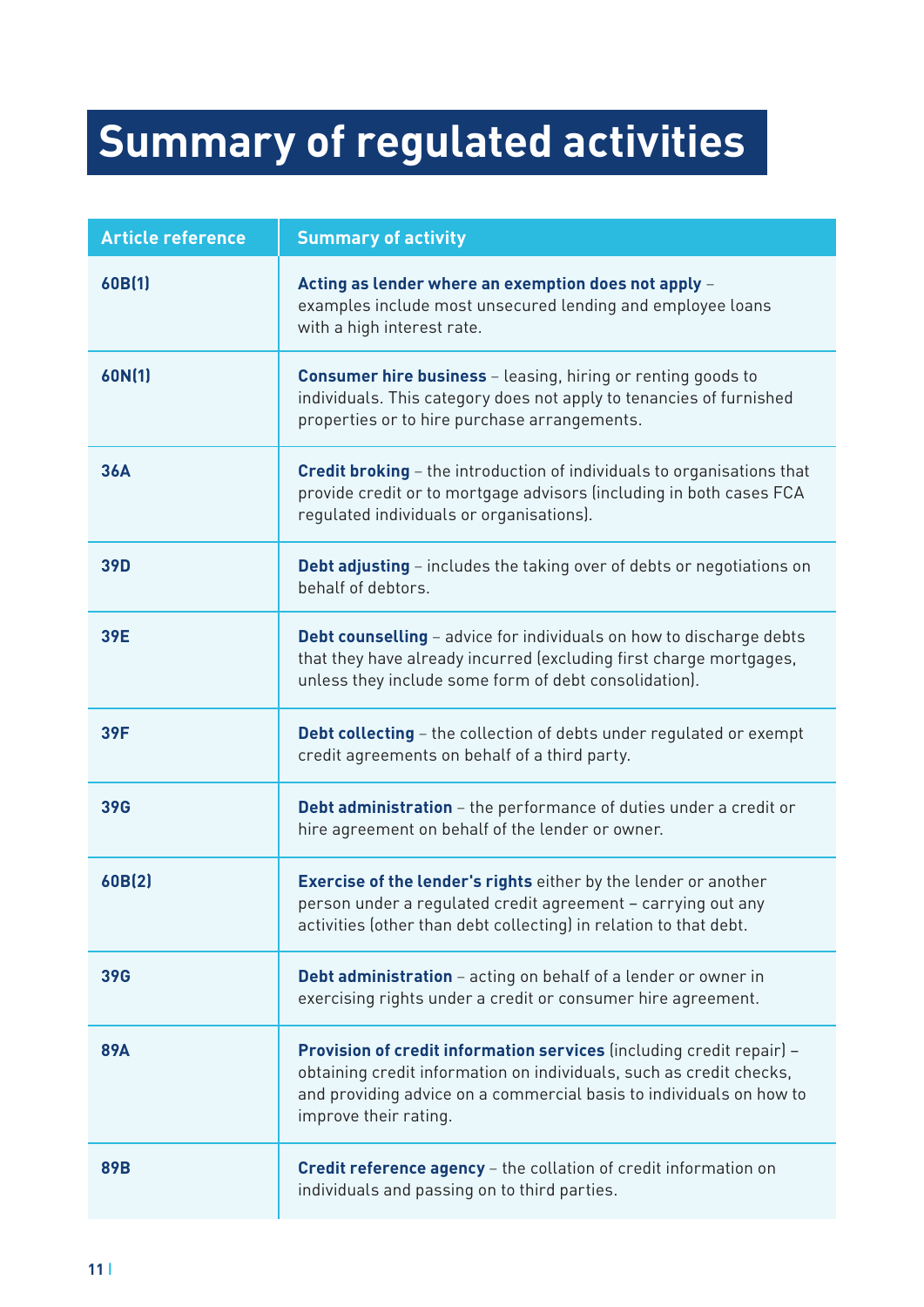## <span id="page-11-0"></span>**Threshold conditions and levels of permission**

**When assessing an application for authorisation the FCA will look at whether the organisation meets the FCA threshold conditions for authorisation [\(see FCA](https://www.handbook.fca.org.uk/handbook/COND/1/?view=chapter)  [Handbook, High Level Standards, Threshold](https://www.handbook.fca.org.uk/handbook/COND/1/?view=chapter)  [Conditions\).](https://www.handbook.fca.org.uk/handbook/COND/1/?view=chapter) This will be assessed in the light of each regulated activity that the authorisation is intended to cover.** 

The FCA will also consider whether the name under which the organisation wants to be authorised is misleading.

The threshold conditions relate to the organisation's location, capability of being effectively supervised by the FCA, resources, suitability and its business model. The authorisation requires the holder to continue to satisfy the threshold conditions and any breach needs to be notified to the FCA.

In addition, most organisations must have an 'approved person', who is one or more individuals approved by the FCA to perform certain 'controlled functions' on behalf of an authorised organisation. The FCA must be satisfied that this person is 'fit and proper' and will consider that person's honesty, integrity, competence and financial soundness in making this assessment.

#### **Authorisation with limited or full permission?**

The FCA will assess risk on an individual basis and each regulated activity will require either limited or full permission accordingly.

The permission regime reflects the Government's view on higher and lower risk activities, with those activities that it regards as being lower risk being classed as limited permission activities, and those it regards as being higher risk classed as full permission activities.

You can apply for limited permission if you carry out the following activities only:

- consumer hire
- credit broking (where broking is a secondary activity to selling goods and non-financial services)
- not-for-profit debt counselling and debt adjusting
- not-for-profit credit information services
- consumer credit lending (where the lender's main business is selling goods and nonfinancial services, there is no interest or charges on the lending, the arrangement is not under hire purchase or conditional sale agreements and – unless the lender is a not for profit body – the loan is not secured on land).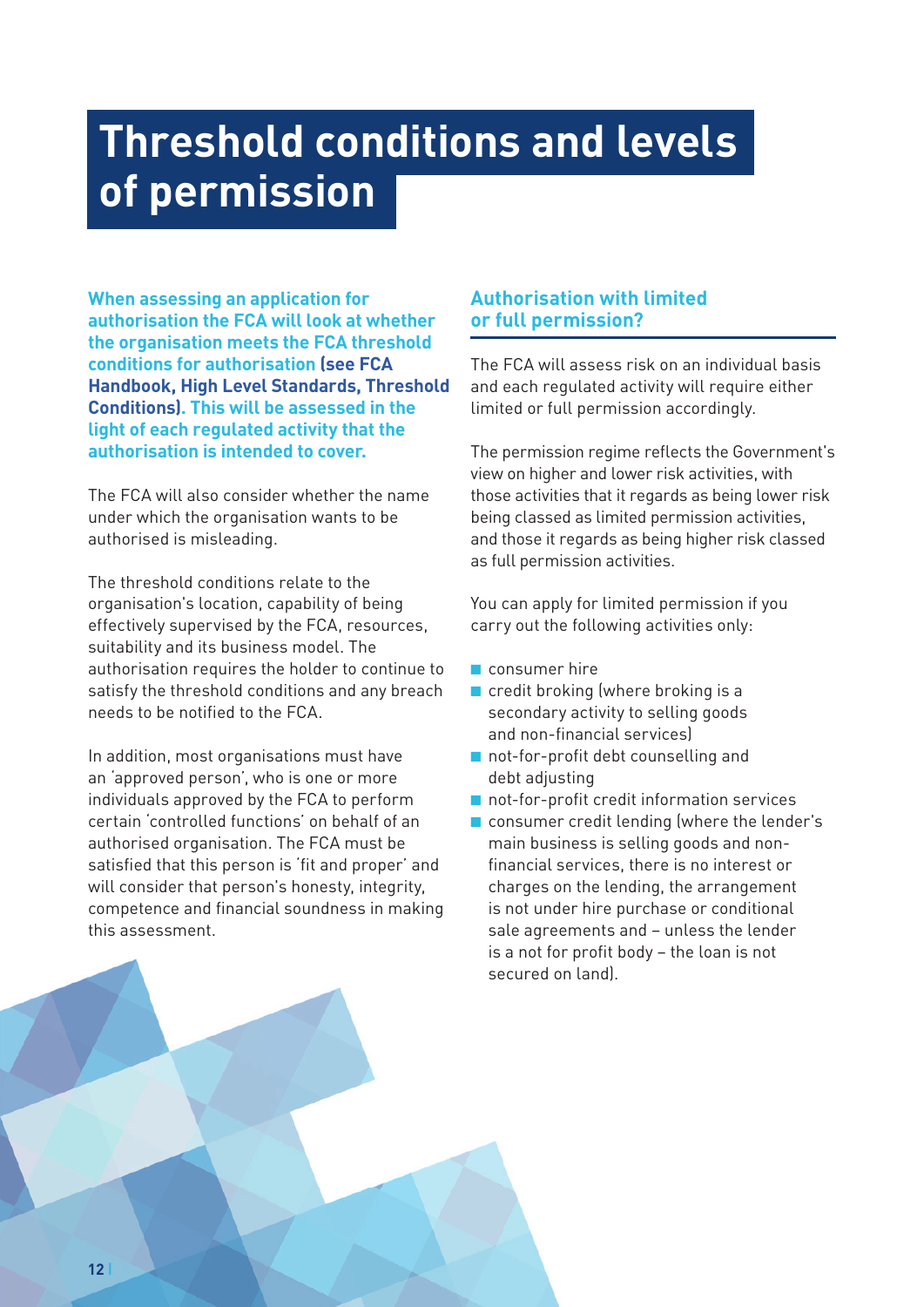If you do not qualify for an application for limited permission and you carry out regulated activities you will need to apply for a full permission. A full permission application will require you to provide much more detailed information on the type of activity you intend to carry out and how any potential risks will be addressed. Full permission activities include:

- credit broking where introducing customers to lenders is a main business activity
- credit broking where the sale of goods or services takes place in the customer's home (what is known as 'domestic premises supplier')
- debt administration and debt collection
- debt counselling and debt adjusting on a commercial basis
- lending that is not limited permission
- providing credit information services
- providing credit reference agency services.

The FCA may make on-site inspections, with or without notice. The FCA will be looking at whether any regulated agreements are fair to the consumer in terms of whether they fulfil the requirements of the regime, such as the advertising and information requirements, and are within the spirit of the regime.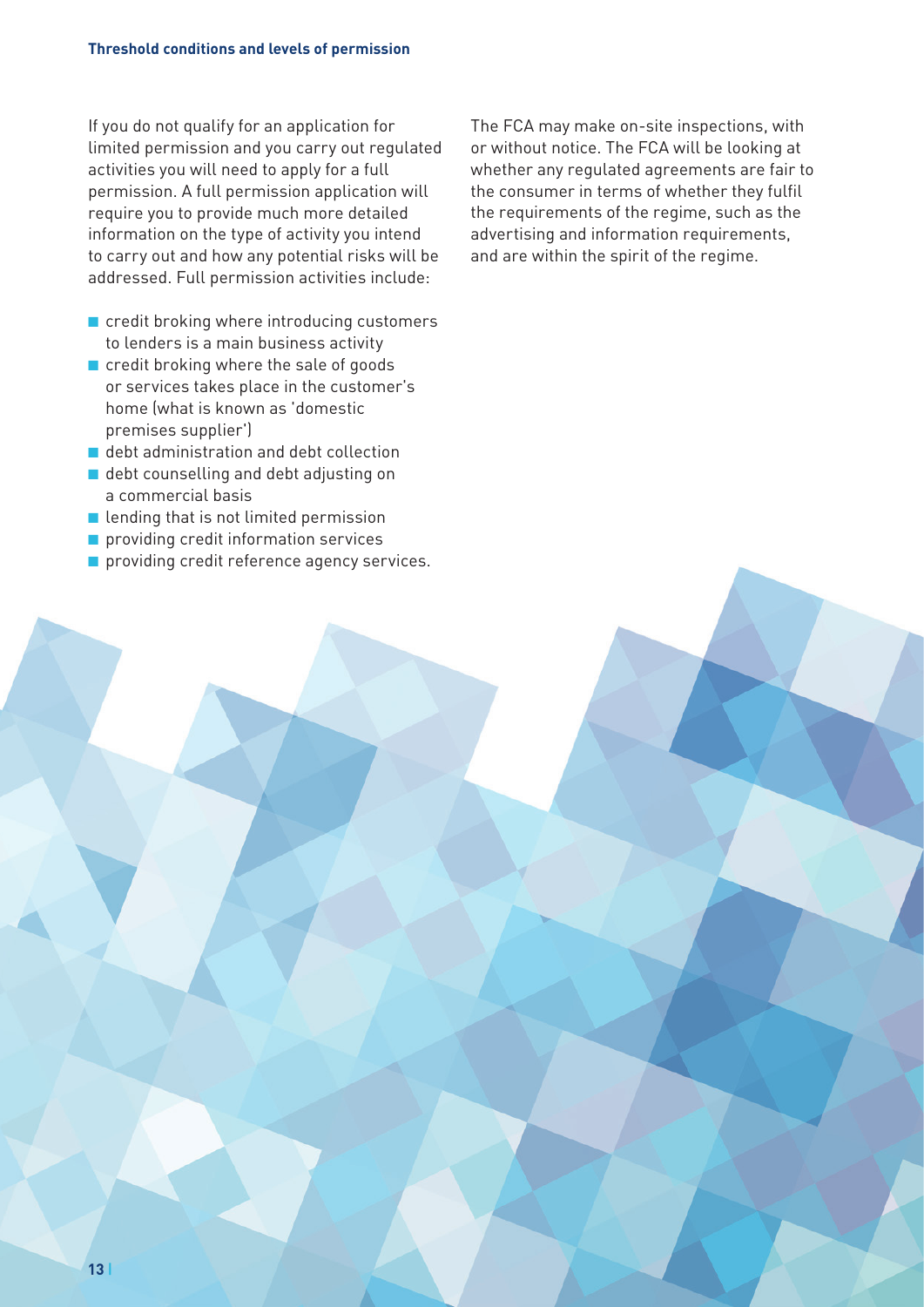## <span id="page-13-0"></span>**Housing associations: how and when to apply**

#### **As a general point in relation to authorisation applications, these must be in the correct name of the body that is carrying out the regulated activity.**

Therefore, if one group body is carrying out a regulated activity, that body must have its own authorisation covering the correct activity. It will not be sufficient that the parent or other group company holds an authorisation.

#### **Interim permissions have lapsed**

Many housing associations that held a consumer credit licence under the old OFT regime registered for an interim permission from the FCA before 1 April 2014. This enabled them to continue to engage in regulated activities during the handover of regulation from the Office of Fair Trading (OFT) to the FCA.

If you registered for an interim permission (not all housing associations had to) but did not subsequently make an authorisation application to the FCA, your interim permission will have lapsed and you are no longer authorised to engage in consumer credit regulated activity.

#### **Applying for authorisation**

The regulator under the FSMA is now the FCA, so applications for authorisation must be made to the FCA. The applications must be made online through the FCA's [Connect system](https://connect.fca.org.uk/firms/AuPo_SiteLogin) with fees payable online when the application is submitted. The online forms can be saved while they are being completed.

It is an offence to knowingly or recklessly provide false or misleading information. For example, failure to provide details of convictions is a criminal offence. Completing the form incorrectly will also result in delays to processing.

#### **Completing the application**

The application process has been set up to apply to a wide variety of organisations and sectors so it is not designed specifically housing associations in mind. As a result, the process can seem a bit daunting, and many of the questions it involves may not seem particularly relevant to your business.

Nevertheless, the application must be completed correctly and in full given that, as explained above, completing it incorrectly could be a criminal offence. The application will require details about your business including:

■ **Details of the various consumer credit regulated activities you will be participating in.** The application sets out the detail of the activities and the restrictions imposed by only applying for a limited permission. You should review these categories carefully to ensure that they fully cover the activities your

organisation is participating in.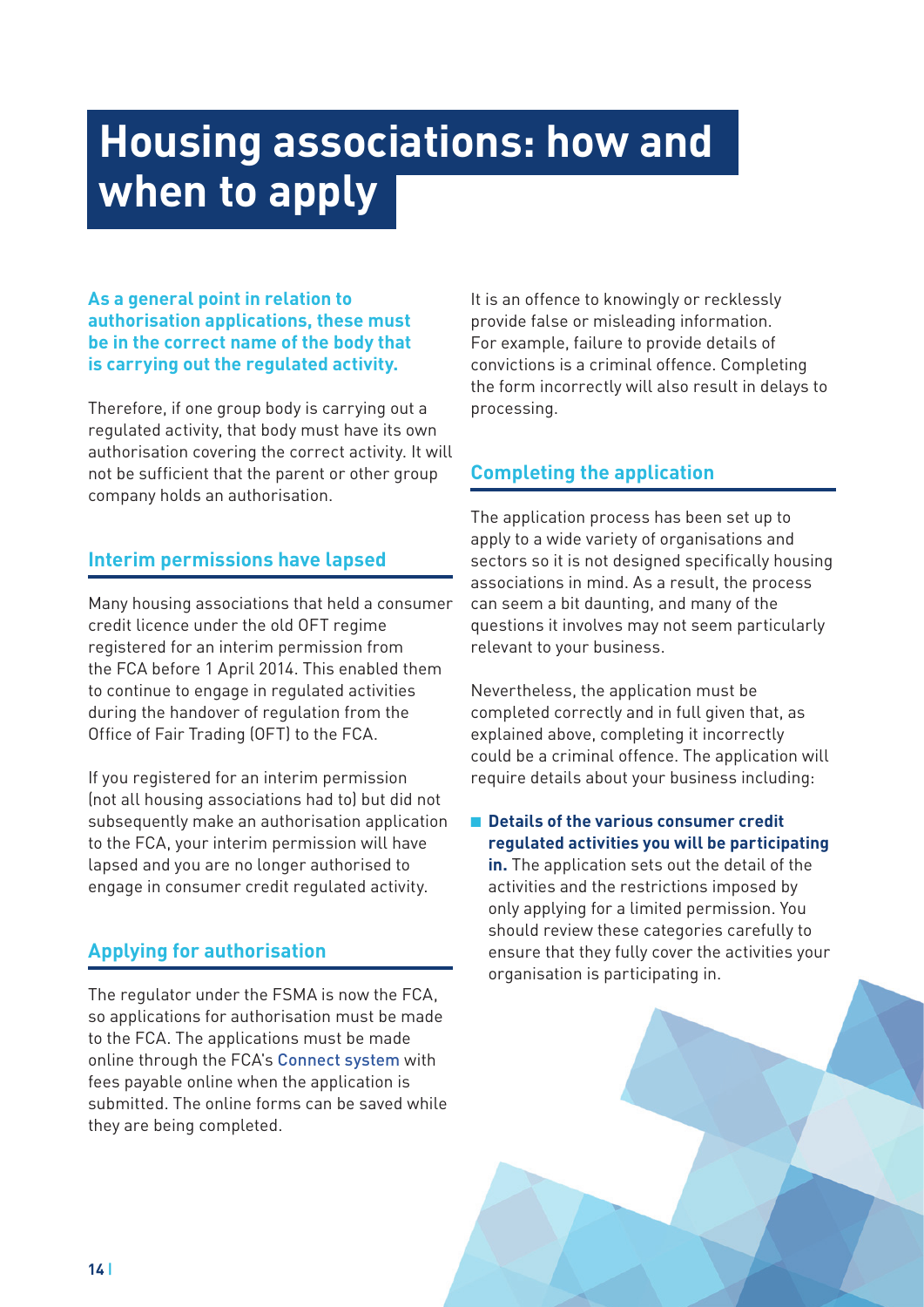- **Details of the business the applicant intends to carry on**, so as to enable the FCA to assess the scope of the authorisation it will need, the adequacy of its resources and its suitability:
	- $\blacksquare$  The applicant is required to confirm that they have a business plan in place that focuses on regulated activities in the context of their wider business. This will be a different form of business plan to the more generalised business plans that the majority of housing associations have in place, and does need to be prepared with the FCA's requirements in mind.
	- The applicant needs to confirm that they have considered their key business risks and have mitigation plans in relation to them.
	- Applicants are asked to consider the six consumer outcomes focused on by the FCA's commitment to [treating customers fairly](https://www.fca.org.uk/firms/fair-treatment-customers) and confirm that they have procedures and management information available to support the requirement.

#### ■ **GABRIEL (Gathering Better Regulatory**

**Information Electronically)** – this is the FCA's reporting system, which is an online portal used to report anything to them. [You can](https://www.fca.org.uk/firms/gabriel)  [register to use GABRIEL online](https://www.fca.org.uk/firms/gabriel). Applicants are requested to confirm as part of the application that they can and will submit required information via GABRIEL, which is a different system to the Connect system which is used to apply for authorisation.

■ **Personnel** – you need to provide an organisational chart that sets out your staffing structure.

■ **Information must be provided which details the various compliance procedures an applicant has in place** to ensure that it is monitoring compliance with its regulatory obligations. This includes having in place a compliance monitoring programme, which is tailored to the regulated part of your business. As part of this you will need to confirm that you have in place procedures to identify and deal with risks arising from financial crime. This should, for most organisations, already be covered by your anti-money laundering policy, provided it is up to date and covers the criteria specified by the FCA.

Additional sections of the application may need completing depending on the activities for which you are applying. If you need to apply for full permission then you will need to take specialist advice on the application. The sorts of things you need to include in your application are:

- $\blacksquare$  full details of the activities you undertake, including evidence of market research undertaken and competitor analysis, details of how the activity will be funded and how the relevant activity will be undertaken
- a board management structure chart
- an organogram setting out the operational functions of the applicant
- evidence that you can comply with the FCA capital resources requirements that sets out minimum capital sums which authorised firms must hold
- details of who will carry out certain controlled functions of the organisation
- $\blacksquare$  copies of internal policies dealing with risk management, compliance, complaints and audit.

At the time of writing, the application fees for limited permission authorisation are £100 for firms with consumer credit income of up to £50,000, and £500 if their consumer credit income is over this amount. Application fees for full permission authorisation vary depending on the amount of consumer credit income the firm will receive and the complexity of the application being made, but start at £600.

Full details of the various fees for full permission applications are [available on the FCA website](https://www.fca.org.uk/firms/authorisation/consumer-credit/application-fees). Annual fees are also payable for authorised firms with either limited or full permission. The latest fees are [available on the FCA website](https://www.fca.org.uk/firms/fees/consumer-credit/annual-fees).

#### **Applying for variations and to note changes**

You must apply for variations where your regulated activities change so that your authorisation remains up to date and covers you for every activity that you undertake. You must also keep the FCA updated with any changes to your governing body, registered address or corporate structure.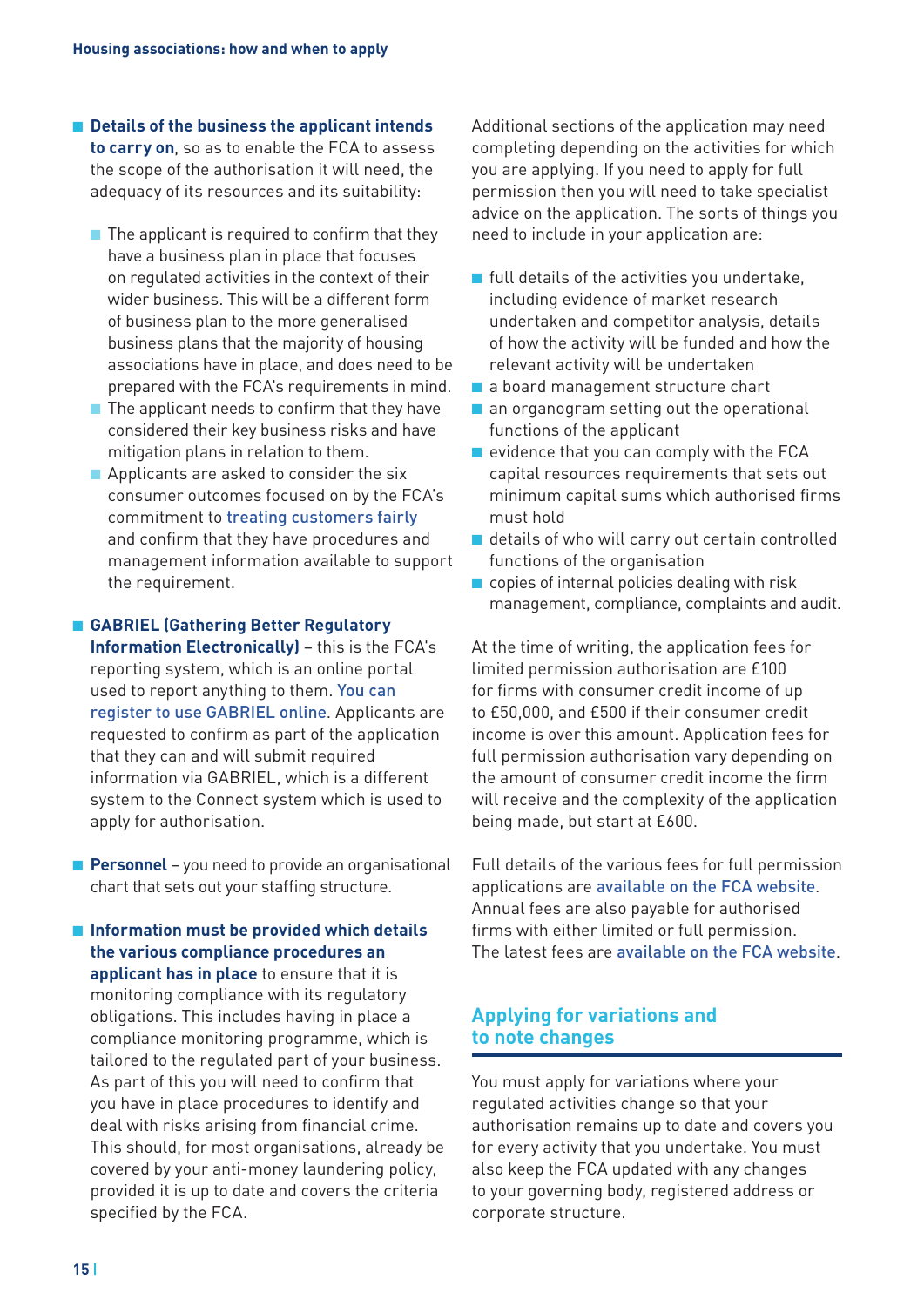## <span id="page-15-0"></span>**Compliance**

#### **Changes**

It is vital that housing associations have risk management procedures in place to ensure that any changes to the governance of the organisation (such as changes to individuals controlling the organisation and/or name changes) are notified to the FCA so that the authorisation can be updated. Failure to do so is an offence.

It is also vital that there are procedures in place to ensure that those responsible for consumer credit compliance are aware of the types of activity the organisation is carrying out. As mentioned above, each housing association will have different business models and carry out different activities. It is up to each association to ensure that their authorisation covers every activity that is regulated, and in order to do this you will need to keep the activities that you are engaged in under constant review.

Staff on the ground should be aware of the principles of the regime and what it regulates to ensure compliance regarding existing regulated activities, and so that any activity that strays into a new regulated activity can be monitored and the right variations applied for before any activity takes place.

#### **Overriding principles**

The overriding principle of the regime is that the consumer is treated fairly. Consumers must be given pre-contract information and an adequate pre-contract explanation (for loans not secured on residential property), and creditworthiness and affordability must be assessed.

There is a right of withdrawal under section 66A of the Consumer Credit Act 1974 (other than in certain limited cases), and a right to repay early in full or part. There are also requirements relating to pre- and postsale practices, including information and statements, and in relation to default and termination. The consumer can also approach the Financial Ombudsman Service for redress.

Any credit agreements must be fair to the consumer and take into account their weaker bargaining position. In particular:

- Credit agreements must be properly executed and individuals must be given time to read them properly and obtain advice on them. They must be legible and easy to understand. Some credit agreements must have a cooling off period.
- The terms of the agreements themselves must be fair and not contravene anything in the Consumer Rights Act 2015.
- The agreement must give the individual adequate legal redress if you are in breach of any of your obligations. If you are in breach, you must provide a refund if appropriate.
- Lending must be responsible, so you must take care to enquire about the individual's income and financial standing before lending.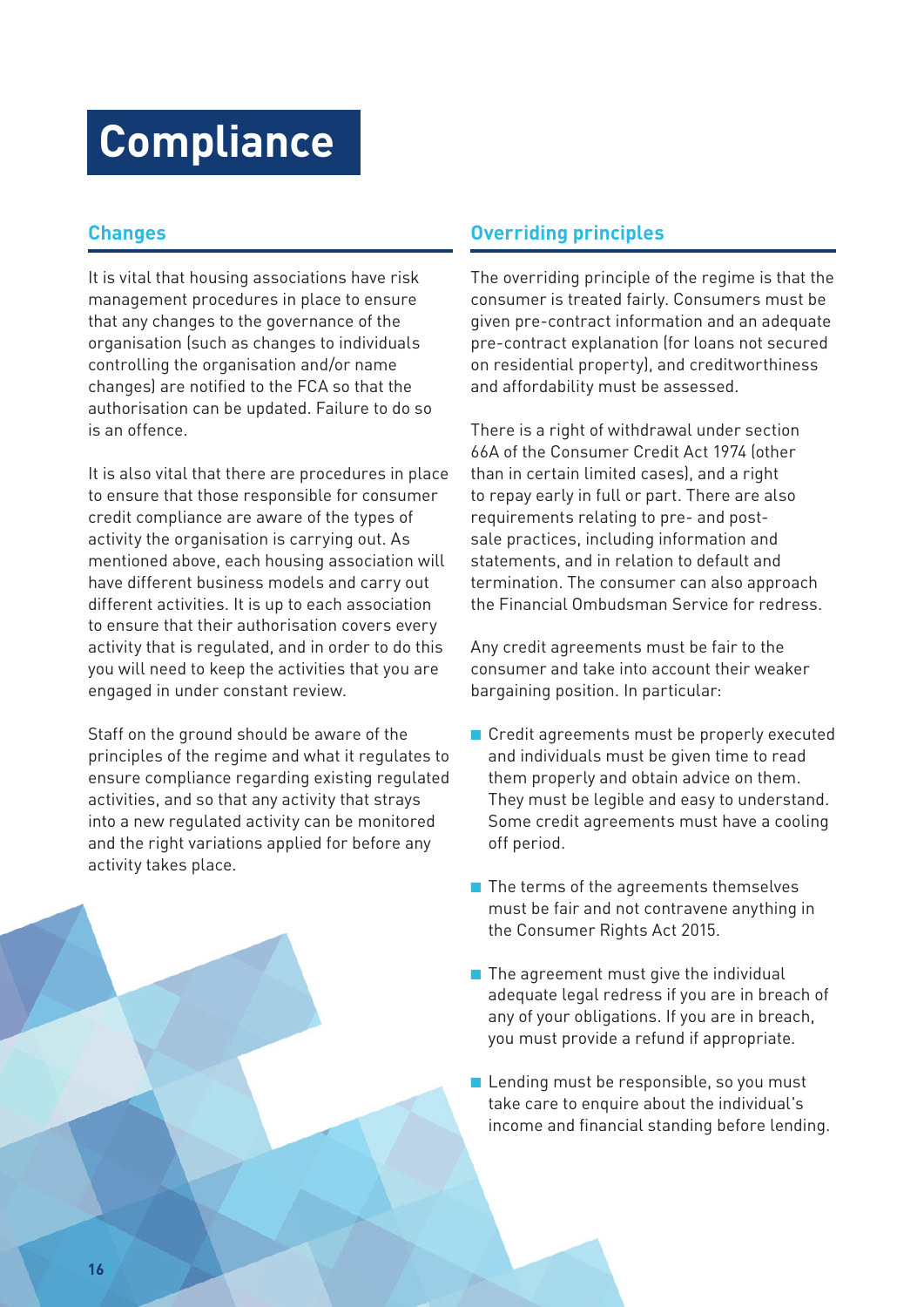#### **Information requirements**

Certain information must be included within regulated credit agreements in order to comply with the legislation and the FCA handbook. For example, the borrower must be informed of:

- The payments that they will have to make and when they will have to make them – for example, any monthly interest payments.
- The annual percentage rate of the agreement.
- The total charge to credit, being the total amount of financial obligation the borrower is taking on in entering into the agreement. Note that this is not always possible, for example in the case of equity mortgages.

Any particularly onerous covenants, terms or conditions of the agreement must be specifically highlighted to the individual.

The individual should be advised to obtain independent legal and/or financial advice where appropriate.

#### **Prescribed statement requirements**

The legislation and the FCA Handbook contain schedules of prescribed statements that must be included in credit agreements. You will need to make sure that any credit agreement contains the exact wording set out in the appropriate schedule.

We would recommend strongly that legal advice is obtained when drafting credit agreements to ensure the correct statements are included.

#### **Interest statements and notices of sums in arrears**

If a regulated consumer credit agreement allows for the payment of interest, then interest statements must be provided to the borrower in a prescribed form not less than every 12 months.

If these statements are not provided, or are not in their correct form, the agreement is unenforceable – payments that would otherwise be due do not have to be made and no payments can be collected until corrective action is taken. It should be noted that statements need to be served every year even if (as is sometimes the case with equity loans) the requirement to pay interest does not begin until the agreement has been in place for a number of years.

Similarly, if a borrower is in arrears under a regulated credit agreement, they must be served with notices of sums in arrears in a defined form and within defined time periods. Again, failure to provide these notices render the agreement unenforceable until corrective action is taken.

#### **Advertising requirements**

Any advertising of products that are regulated under the Consumer Credit Act (as amended) must comply with the requirements in CONC.

This broadly means that information given must be clear, transparent and in no way misleading. Any financial information relevant to the product must be set out clearly in the advertisement, such as any example or typical annual percentage rate. Any important information about credit details must be set out clearly and not hidden in small print.

We always recommend that specific advice is obtained on advertising credit agreements, because by their nature each advertisement is different.